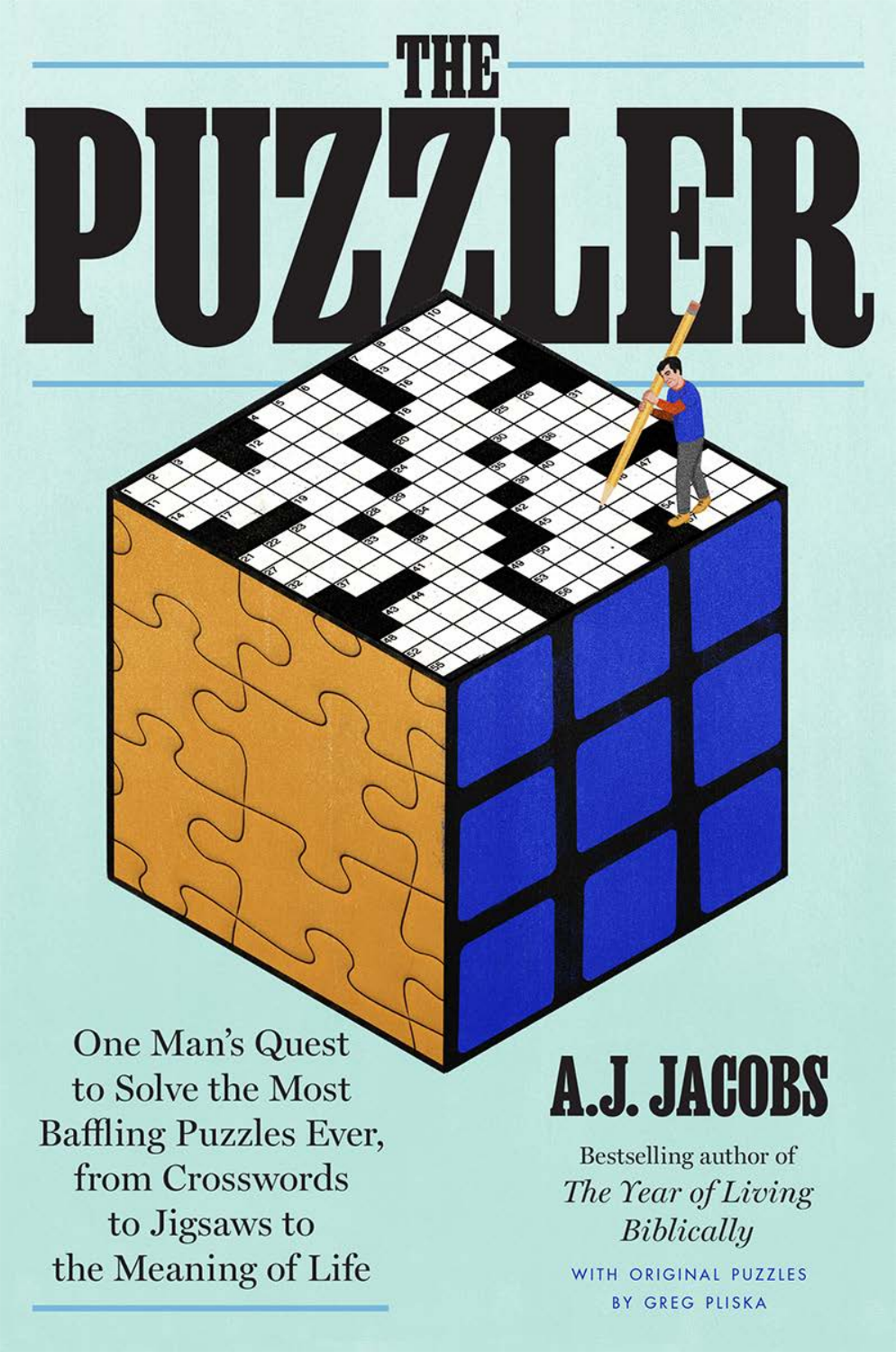## *Introduction*

ne winter morning several years ago, I got an email with some ridiculously exciting news. Or so I thought. The email was from a friend who informed me that the

answer to 1-Down in that day's *New York Times* crossword puzzle was . . . me.

The clue was "A.J. \_\_\_\_\_\_\_, author of *The Know-It-All.*"

My first reaction was *This is the greatest moment of my life*. My marriage and the births of my kids, yes, those were pretty good. But this! As a word nerd since childhood, this was the holy grail!

And then, a couple of hours later, I got another email that changed everything. It came from my brother-in-law. He congratulated me but went out of his way to point out that my name was featured in the Saturday edition of the *New York Times* puzzle. As crossword fans know, Saturday is the hardest puzzle of the week. Monday's is the easiest, with each day's grid getting more and more difficult until Saturday, when the puzzle reaches peak impenetrability.

Saturday is the killer, the one with the most obscure clues, harder than Sunday. We're talking clues like Francisco Goya's ethnic heritage (Aragonese). Or the voice of the car in the sitcom *My Mother the Car* (Ann Sothern). Stuff no normal person knows.

So my brother-in-law's implication—or at least my interpretation was that my Saturday appearance was the *opposite* of a compliment. Unlike a Monday or Tuesday mention, it's actually proof that I'm totally obscure, the very embodiment of irrelevance.

Dammit. I could see his point. No doubt this wasn't the most charitable interpretation, and my rational side knew I shouldn't let it tarnish my elation. But I couldn't help it. I'm a master of focusing on the negative once it's shown to me. It's like the arrow in the FedEx logo. I can't unsee it. My life's highlight now had a galling asterisk.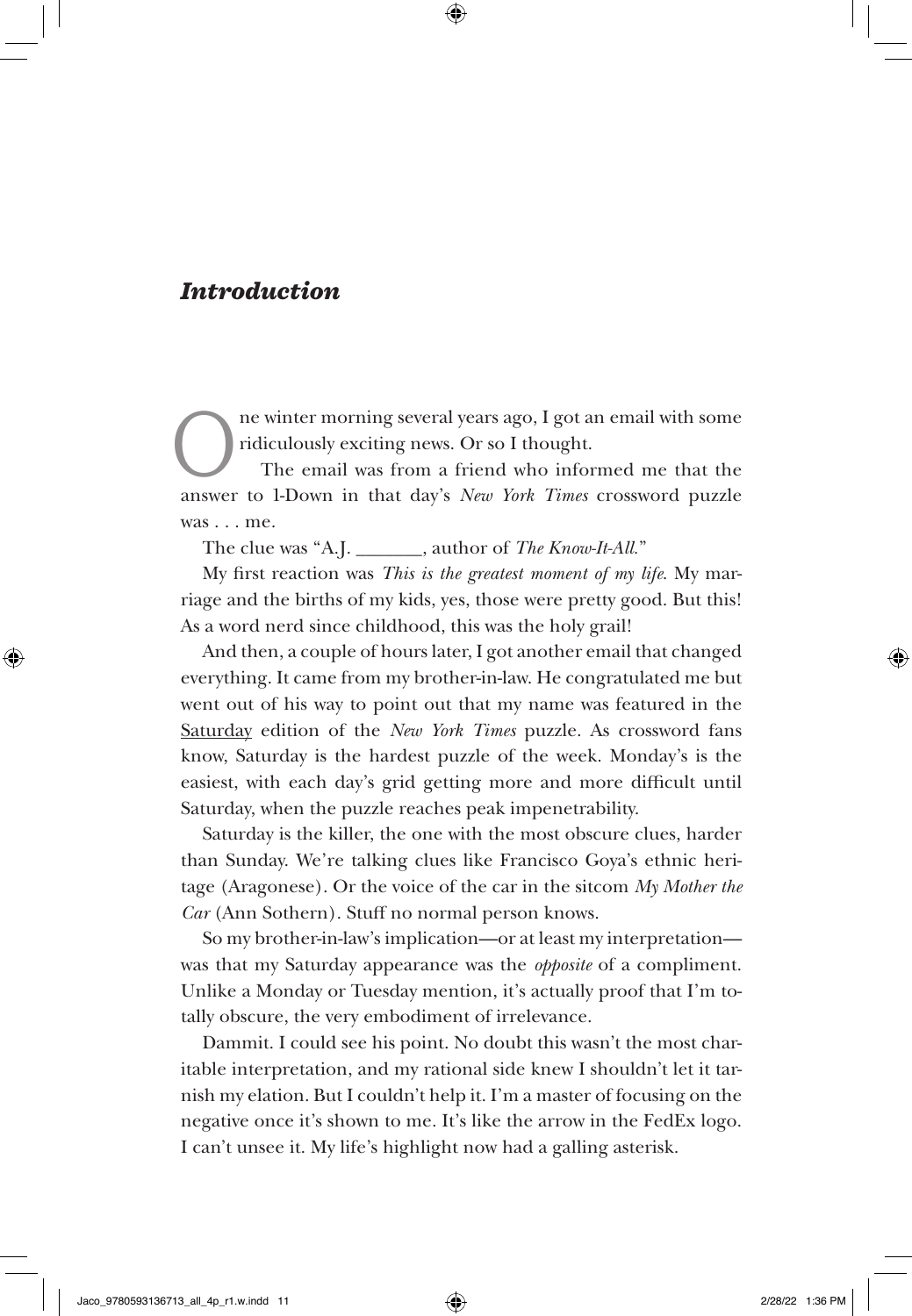Then, a couple of years later, my crossword adventure took another twist. I was on a podcast, and I told the tale of my emotional roller coaster.

Well, it turns out one of the people listening to the podcast was a *New York Times* crossword creator. God bless him, he decided to take pity on me and save me from my end-of-the-week shadows. He wrote a puzzle with me as the answer to 1-Across, and submitted it to run on a Tuesday. Legendary crossword editor Will Shortz let it through.

And *that* became the true greatest moment of my life. I know full well I don't belong in a Tuesday puzzle. It's where truly famous names like Biden and Gaga make their home. I was thrilled to sneak in as an interloper. I mean, it's not Monday, but it's more than I could have hoped.

I emailed the crossword creator, who has since become a friend, and thanked him. He said it was no problem. Though he admitted that, to compensate, he had to make the corresponding down clues super-easy, like *TV Guide*-crossword-puzzle easy. I'm okay with that.

As I hinted, there's a reason my crossword cameos made me ecstatic beyond what is appropriate. Namely, I've been crazy for puzzles all my life.

Partly I inherited this passion from my family. When my dad was in the army in Korea and my mom was stateside, they'd keep in touch by sending a puzzle back and forth, each filling out a clue or two per turn. Not the most efficient method but certainly romantic.

So I was introduced to crosswords early. But I wasn't monogamous when it came to puzzles. I embraced all kinds: mazes, secret codes, riddles, logic puzzles. As a kid who was not in danger of being recruited to varsity teams, nor burdened with a time-consuming dating schedule, I spent my spare time on puzzles. My bookshelf was filled with titles like "Brain-busters" or "Brain-twisters" or "Brain-teasers" anything involving mental sadism. I programmed mazes on my school's Radio Shack computer. I did hundreds of mix-and-matches in *Games* magazine. Puzzles were my solace.

My enthusiasm didn't wane as I grew older. Like my parents, I married a fellow puzzle lover. It's her job, in fact. My wife, Julie, works at a company that puts on scavenger hunts for corporations, as well as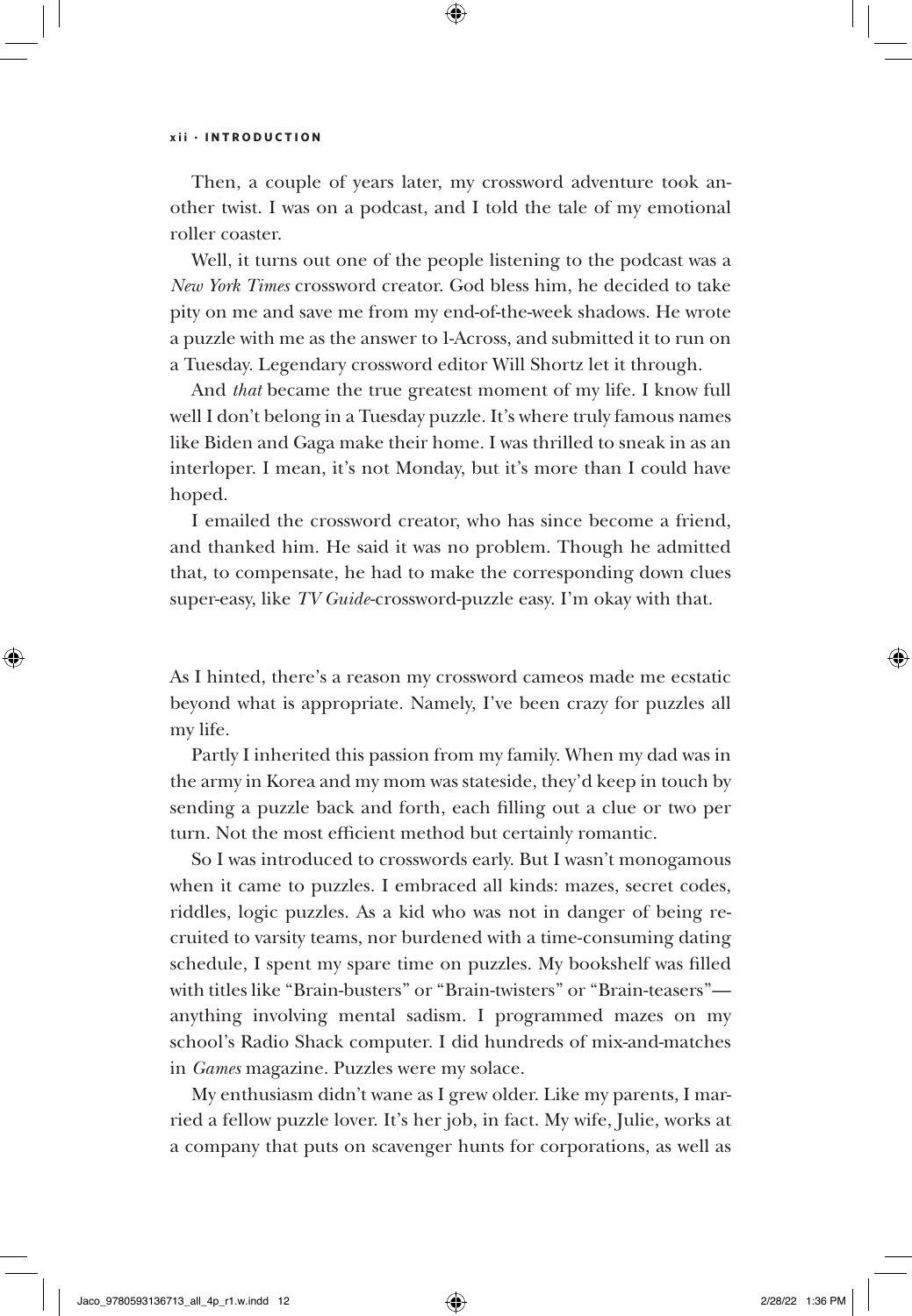private events. Our weekends often involve escape rooms or games of Mastermind with our three sons. For my birthday a couple of years ago, my son Zane created an elaborate mental obstacle course that included Sudoku, Rubik's Cubes, and anagrams. It took me two weeks to crack, which didn't impress him. I've even tried to recruit our dog, Stella, into the puzzle cult. I buy her these "doggie puzzles" where she has to flip open a latch to get her doggie treat. The manufacturer claims it will keep her canine brain stimulated, though I'm guessing Stella's brain is mostly thinking "Next time, asshole, just give me the peanut butter on a spoon."

After my appearance as 1-Down a few years back, I went from being an occasional crossword solver to a frequent one, perhaps unconsciously hoping I'd reappear. I did the *Times* crossword every day. At first, I only solved a smattering of words in the harder puzzles. But eventually, after years of practice, I could reliably finish Saturday's puzzles.

My addiction became a problem. One day, I decided I wasn't getting enough accomplished in my life and I should quit all puzzles. I figured it would free up several hours every week. Who knows what I could get done? Maybe I'd start a podcast or run a triathlon or build a barn!

The experiment was a failure. After two months, I relapsed, and I relapsed hard. Puzzles once again began to mark the start and end of my day. Now, as soon as I wake up, I check my iPhone for the *New York Times* Spelling Bee, a find-a-word game that is both compelling and maddening (What?! You're telling me "ottomen" isn't a word? Then what's the plural of "ottoman"?!). Before going to sleep, I do Wordle and the *Times* crossword puzzle.

Since my relapse, I've come to two important realizations about puzzles.

1) I'm not a great puzzler.

I mean, I'm okay. But as I started to meet real puzzlers, I got an insight into a whole other league. I realized I'm like the guy who plays decent intramural basketball, but is no match for the LeBron Jameses and Kevin Durants.

2) Puzzles can make us better people.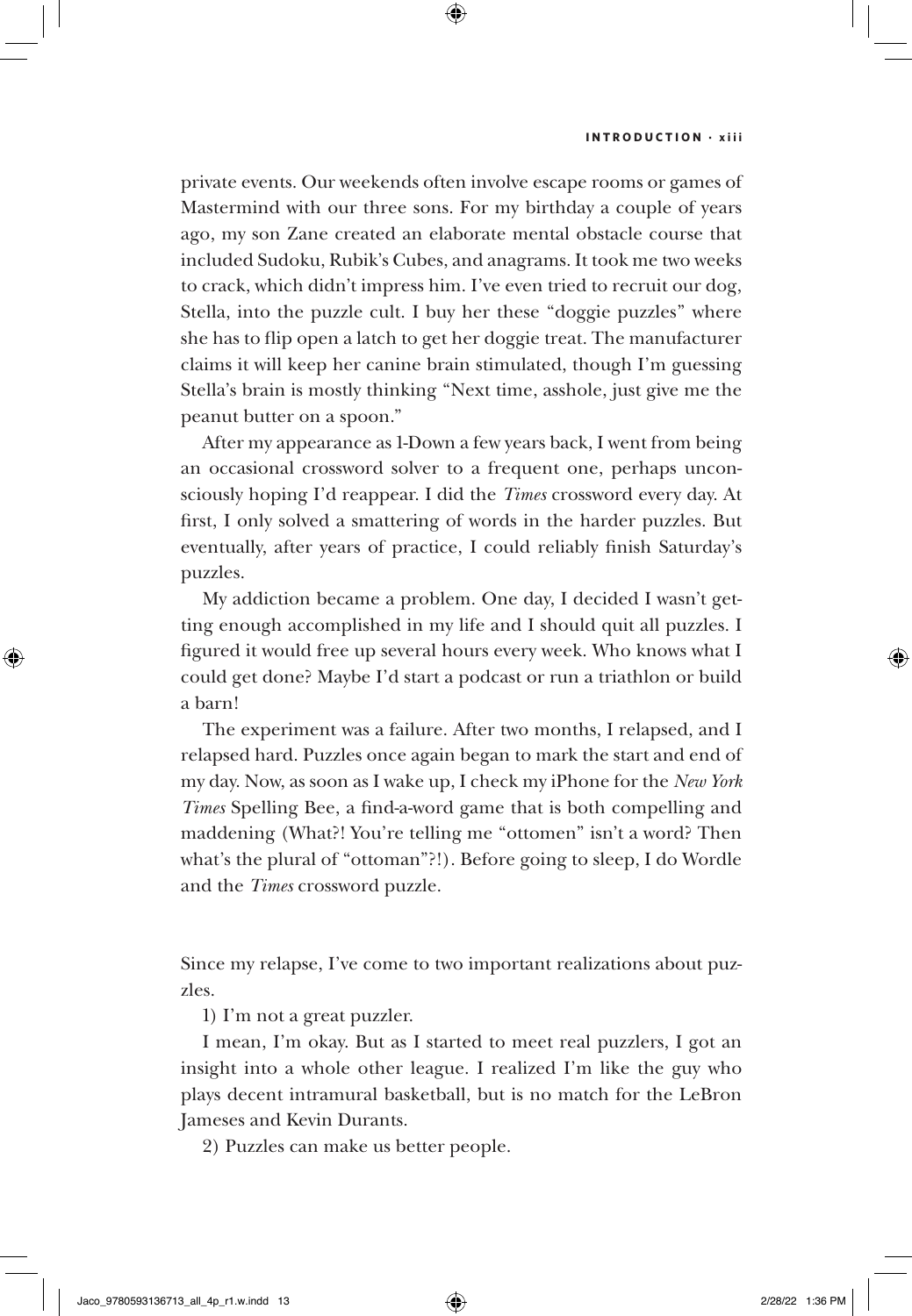Okay, there's a pretty good chance this is more of a rationalization than a realization—a way to justify all the mental energy I spend on puzzles. But rationalization or not, I believe it deeply: puzzles are not a waste of time. Doing puzzles can make us better thinkers, more creative, more incisive, more persistent.

I'm not just talking about staving off dementia and keeping our minds sharp. Yes, there's some mild evidence that doing crossword puzzles might help delay cognitive decline (it's probably not just puzzles that help—any mental challenge might delay dementia, whether it's puzzles or learning a new language).

I'm talking about something more global. It's been my experience that puzzles can shift our worldview. They can nudge us to adopt the puzzle mindset—a mindset of ceaseless curiosity about everything in the world, from politics to science to human relationships—and a desire to find solutions.

These insights sparked the idea for the book you are holding now. I decided to embrace my passion and do a deep dive into the puzzle world. I pledged to embed myself with the world's greatest puzzle solvers, creators, and collectors and learn their secrets. I'd try to crack the hardest puzzles in each genre, from jigsaws to crosswords to Sudoku.

My hope is that the adventures and revelations I had will be entertaining and useful, whether you are a puzzle fanatic, a puzzle skeptic, or a full-on puzzlephobe.

I can tell you that when I started, I wouldn't have predicted the fascinating trip to come. I certainly didn't know that I'd be researching part of my book during the Covid crisis. With all of us stuck inside, puzzles had a spike in popularity not seen since the Great Depression. As Ross Trudeau, a *New York Times* crossword creator, wrote during the depths of the pandemic, puzzles and the puzzle community provided him a "balm against anxiety, anger, depression." He added, "I love y'all. We'll get through this."

When I was able to travel, I went anywhere great puzzles took me. My family and I competed in the World Jigsaw Puzzle Championship in Spain. I visited the artists at the base of Mount Fuji in Japan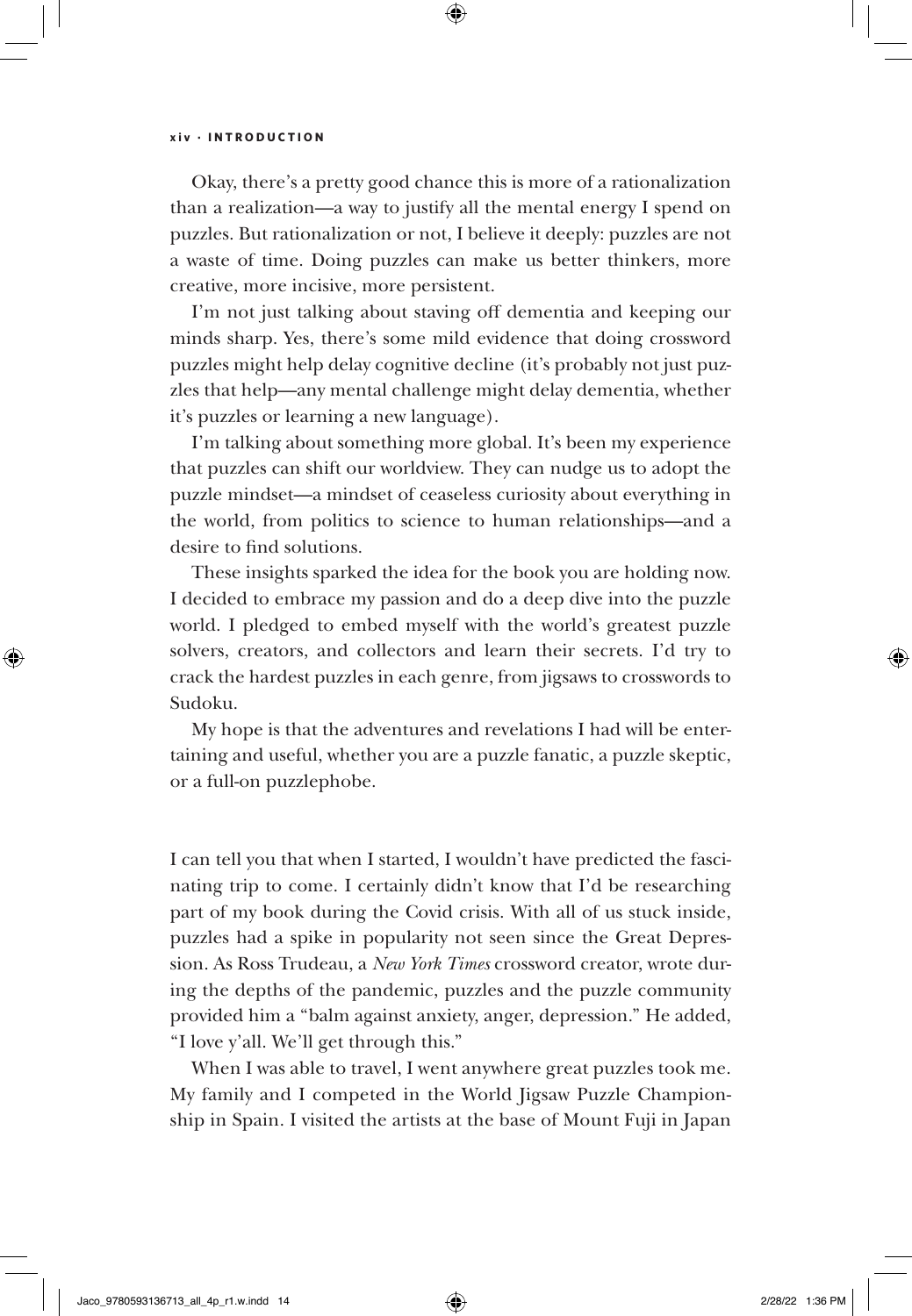who make intricate wooden puzzle boxes that sell for thousands of dollars.

I learned the surprising history of puzzles, perhaps the oldest form of entertainment. I learned how they've played a part in religion, love, and war. How the British secret service used a crossword puzzle in *The Daily Telegraph* to recruit codebreakers against the Nazis. How Benedict Arnold sent secret messages encoded in publicly available books (a method that is still used today, with slight variations).

I met the man who holds a record for solving the Rubik's Cube with his feet. I got a lesson on solving chess puzzles from Garry Kasparov and visited the CIA to see the infamous unsolved Kryptos sculpture. I grappled with a puzzle that has 641,453,134,591,872,261,694,522, 936,731,324,693 possible arrangements, but only one solution.

I've seen the dark side of puzzles, how they can overlap with paranoia and obsession. And I grew to love types of puzzles that never appealed to me before. I talked to scientists about why we're so drawn to puzzles, why an estimated 50 million people do crosswords every day and more than 450 million Rubik's Cubes have been sold.

In the end, I've come to a conclusion that may seem overly bold, but I'm going to try to convince you of it by the time you finish this book. The conclusion is that puzzles can save the world. Or at least help save the world.

Puzzles can teach us lessons about fresh perspectives, compassion, and cooperation. If we see the world as a series of puzzles instead of a series of battles, we will come up with more and better solutions, and we need solutions more than ever.

But this isn't just a book *about* puzzles. It's also a book *of* puzzles. Within these pages, I have included my favorite puzzles from history. Why just read about the first-ever crossword puzzle from 1913, when you can solve it? The book contains dozens of historical puzzles spanning all genres.

Since puzzles are all about ingenuity, I also wanted some new puzzles. I considered creating them myself, but I soon realized that making great brainteasers is an art that requires years to master. So I teamed up with Greg Pliska, one of the most talented puzzlemakers